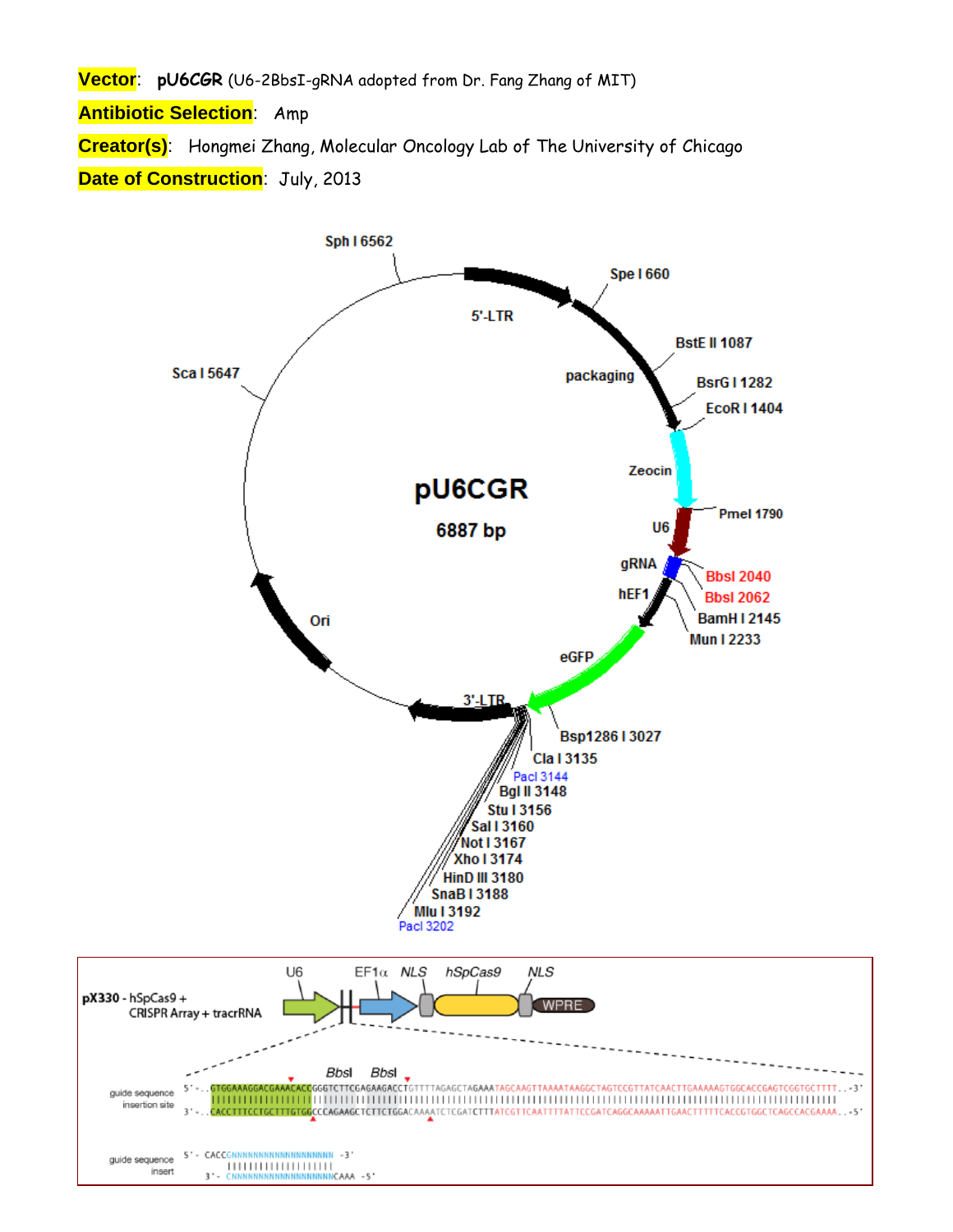## pU6CGR Full-Length Sequence

TGAAAGACCCCACCTGTAGGTTTGGCAAGCTAGCTTAAGTAACGCCATTTTGCAAGGCATGGAAAATACATAACTGAGAATAGAGAAGTTAGATCAAGGTTAGGAA CAGAGAGACAGCAGAATATGGGCCAAACAGGATATCTGTGGTAAGCAGTTCCTCCCCGGCTCAGGGCCAAGAACAGATGGTCCCCAGATGCGGTCCCGCCCTCAGC AGTTTCTAGAGAACCATCAGATGTTTCCAGGGTGCCCCAAGGACCTGAAATGACCCTGTGCCTTATTTGAACTAACCAATCAGTTCGCTTCTCGCTTCTGTTCGCG CGCTTCTGCTCCCCGAGCTCAATAAAAGAGCCCACAACCCCTCACTCGGCGCGCAGTCCTCCGATAGACTGCGTCGCCCGGGTACCCGTATTCCCAATAAAGCCT TAATGTTTGCGCCTGCGTCTGTACTAGTTAGCTAACTAGCTCTGTATCTGGCGGACCCGTGGTGGAACTGACGAGTTCTGAACACCCGGCCGAACCCTGGGAGAC GTCCCAGGGACTTTGGGGGCCCGTTTTTGTGGCCCGACCTGAGGAAGGGAGTCGATGTGGAATCCGACCCCGTCAGGATATGTGGTTCTGGTAGGAGACGAGAACCT ACTGTGTTTTCTGTATTTTGTCTGAAAATTAGGGCCAGACTGTTACCACTTTAAGTTTGACCTTAGGTCACTGGAAAGATGTCGAGCGGATCGCTCACAACCAGT  ${\tt CCGGGTTAAGATCAAGGTCTTTTTCACCTGGCCCGCATGGACACCCGACCAGGTCCCCTACATCGTGACCTGGGAGCCTTGGCTTTGACCCCCCCTCCCCTGGGTCCCTGGGTCC$ AAGCCCTTTGTACACCCTAAGCCTCCGCCTCCTCTTCCTCCATCCGCCCCGTCTCTCCCCCTTGAACCTCCTCGTTCGACCCCGCCTCGATCCTCCCTTTATCCAG ACCGGCTCGGGTTCTCCCGGGACTTCGTGGAGGACGACTTCGCCGGTGTGGTCCGGGACGTGACCCTGTTCATCAGCGCGGTCCAGGACCAGGTGGTGCCGGA GAGATCGGCGAGCAGCCGTGGGGGCGGGAGTTCGCCCTGCGCGACCCGGCGAACTGCGTGCACTTCGTGGCCGAGGAGCAGGACTGA<mark>gtttaaac</mark>GAGGGCCT CGTAGAAAGTAATAATTTCTTGGGTAGTTTGCAGTTTTAAAATTATGTTTTAAAATGGACTATCATATGCTTACCGTAACTTGAAAGTATTTCGATTTCTTGGCTT TATATATCTTGTGGAAAGGAcgaaa<mark>cacc</mark>ggGTCTTCgaGAAGACct<mark>GTTTTAGAGCTAGAAATAGCAAGTTAAAATAAGGCTAGTCCGTTATCAACTTGAAAAAG</mark> TGGCACCGAGTCGGTGCTTTTTTggatccggatctgcgatCGCTCCGGTGCCCGTCAGTGGGCAGAGCGCACATCGCCCACAGTCCCCGAGAAGTTGGGGGAGGG GTCGGCAATTGAACCGGTGCCTAGAGAAGGTGGCGCGGGGTAAACTGGGAAAGTGATGTCGTGTACTGGCTCCGCCTTTTTCCCGAGGGTGGGGAGAACCGTATA TAAGTGCAGTAGTCGCCGTGAACGTTCTTTTCGCAACGGGTTTGCCGCCAGAACACAG<u>CTGt**CTAGC**</u>GCTACCGGTCGCCACCatggtgagcaagggcgaggagc tgttcaccqqqqtqqtqcccatcctqqtcqaqctqqacqqcqacqtaaacqqccacaaqttcaqcqtqtccqqcqaqqqcqaqqqcqatqccacctacqqcaaqct gaccctgaagttcatctgcaccaccggcaagctgcccgtgccctggcccaccctcgtgaccaccctgacctacggcgtgcagtgcttcagccgctaccccgaccac atgaagcagcacgacttcttcaagtccgccatgcccgaaggctacgtccaggagcgcaccatcttcttcaaggacggcagctacaagacccgcgccgaggtga agttcgagggcgacaccctggtgaaccgcatcgagctgaagggcatcgacttcaaggaggacggcaacatcctggggcacaagctggagtacaactacaacagcca caacgtctatatcatggccgacaagcagaagaacggcatcaaggtgaacttcaagatccgccacaacatcgaggacggcagcgtgcagctcgccgaccactaccag cagaacacccccatcggcgacggccccgtgctgctgcccgacaaccactacctgagcacccagtccgccctgagcaaagaccccaacgagaagcgcgatcacatgg tcctgctggagttcgtgaccgccgccgggatcactctcggcatggacgagctgtactaatcaattaaattaaagatctaggcctgtcgacgcggccgcctcgagaa AGTAACGCCATTTTGCAAGGCATGGAAAATACATAACTGAGAATAGAGAAGTTCAGATCAAGGTTAGGAACAGAGAGACAGAATATGGGCCAAACAGGATATC TGTGGTAAGCAGTTCCTGCCCCGGCTCAGGGCCAAGAACAGATGCTCCCCAGATGCGGTCCCGCCCTCAGCAGTTTCTAGAGAACCATCAGATGTTCCAGGGTGC  ${\tt CCCAAGGACCTGAAATGACCCTGTGCCTTTTTGAACTAACCAATCAGTTCGCTTCTCGCTTCTGCTTCGCGGCTTCTGCTCCCCGAGCTCAATAAAAGAGCCCAC$ AACCCCTCACTCGGCGCCCAGTCCTCCGATAGACTGCGTCGCCCGGGTACCCGTGTATCCAATAAACCCTCTTGCAGTTGCATCCGACTTGTGGTCTCGCTGTTC CTTGGGAGGGTCTCCTCTGAGTGATTGACTACCCGTCAGCGGGGTCTTTCATGGGTAACAGTTTCTTGAAGTTGGAGAACAACATTCTGAGGGTAGGAGTCGAAT  ${\tt GTGACTTAACTCACATTAATTGCGTTGCGCTCACTGCCGCTTTCCAGTCGGAAACCTGTCGCTGCCAGCTGCATTAATGAATCGGCCAAACGCGCGGGGAGAGGCG$ ATCCACAGAATCAGGGGATAACGCAGGAAAGAACATGTGAGCAAAAGGCCAGCAAAAGGCCAGGAACCGTAAAAAGGCCGCGTTGCTGGCGTTTTTCCATAGGCTC CGCCCCCCTGACGAGCATCACAAAAATCGACGCTCAAGTCAGAGGTGGCGAAACCCGACAGGACTATAAAGATACCAGGCGTTTCCCCCTGGAAGCTCCCTCGTGC GTAGGTCGTTCGCTCCAAGCTGGGCTGTGTGCACGAACCCCCCGTTCAGCCCGACCGCTGCGCCTTATCCGGTAACTATCGTCTTGAGTCCAACCCGGTAAGACAC GACTTATCGCCACTGGCAGCCACCCACTGGTAACAGGATTAGCAGAGCGAGGTATGTAGGCGGTGCTACAGAGTTCTTGAAGTGGTGGCCTAACTACGGCTACACTA GAAGGACAGTATTTGGTATCTGCGCTCTGCTGAAGCCAGTTACCTTCGGAAAAAGAGTTGGTAGCTCTTGATCCGGCAAACAACACCGCTGGTAGCGGTGGTTTT TTTTGTTTGCAAGCAAGCAGAATTACGCGCAGAAAAAAAGGATCTCAAGAAGATCCTTTGATCTTTCTACGGGGTCTGACGCTCAGTGGAACGAAAACTCACGTTAA  $\label{thm:GGGATTTTGGTCATGAGAGTTATCA} \begin{array}{ll} \texttt{GGGATCTTAGA} \end{array} \begin{array}{ll} \texttt{GTCTTTAA} \texttt{AAATGA} \texttt{GGA} \texttt{GTTTTA} \texttt{AAATCA} \texttt{ACTATA} \texttt{AA} \texttt{GTATA} \texttt{ATGA} \texttt{GTATA} \texttt{AA} \texttt{CTG} \texttt{GGT} \texttt{CTG} \texttt{GTATA} \texttt{TGA} \texttt{CTG} \texttt{GTATA} \texttt{TGA} \texttt{CTG} \texttt{CTG} \texttt{CTG} \texttt$ ACAGTTACCAATGCTTAATCAGTGAGGCACCTATCTCAGCGATCTGTCTATTTCGTTCATCCATAGTTGCCTGACTCCCCGTCGTGTAGATAACTACGATACGGGA GTAAGATGCTTTTCTGTGACTGGTGAGTACTCAACCAAGTCATTCTGAGAATAGTGTATGCGGCGACCGAGTTGCTCTTGCCCGGCGTCAATACGGGATAATACCG CGCCACATAGCAGAACTTTAAAAGTGCTCATCATCATTGGAAAACGTTCTTCGGGGCGAAAACTCTCAAGGATCTTACCGCTGTTGAGATCCAGTTCGATGTAACCCAC TCGTGCACCCAACTGATCTTCAGCATCTTTTACTTTCACCAGCGTTTCTGGGTGAGCAAAAACAGGAAAAATGCCGCAAAAAAGGGAATAAGGGCACACACGG AAATGTTGAATACTCATACTCTTCCTTTTTCAATATTATTGAAGCATTTATCAGGGTTATTGTCTCATGAGCGGATACATATTTGAATGTATTTAGAAAAATAAAC AAATAGGGGTTCCGCGCACATTTCCCCGAAAAGTGCCACCTGACGTCTAAGAAACCATTATTATCATGACATTAACCTATAAAATAGGCGTATCACGAGGCCCTT GATGCGTAAGGAGAAAATACCGCATCAGGCGCATTCGCCATTCAGGCTGCGCAACTGTTGGGAAGGGCGATCGGTGCGGCCTCTTCGCTATTACGCCAGCTGC CGCCCAACAGTCCCCCGGCCACGGGCCTGCCACCATACCCACGCCGAAACAAGCGCTCATGAGCCCGAAGTGGCGAGCCCGATCTTCCCCATCGGTGATGTCGGC GATATAGGCGCCAGCAACCGCACCTGTGGCGCCGGTGATGCCGGCCACGATGCGTCCGGCGTAGAGGCGATTAGTCCAATTTGTTAAAGACAGGATATCAGTGGTC 

|         | Unique enzymes in pU6CGR: |      | BsaB I    | GATNN   NNATC | 2150 |
|---------|---------------------------|------|-----------|---------------|------|
|         |                           |      | Mun I     | C`AATT.G      | 2233 |
| Spe I   | A`CTAG, T                 | 660  | Bsp1286 I | G. DGCH C     | 3027 |
| BstE II | G`GTNAC.C                 | 1087 | Cla I     | AT CG, AT     | 3135 |
| BsrG I  | T`GTAC.A                  | 1282 | Bal II    | A`GATC, T     | 3148 |
| EcoR I  | G`AATT.C                  | 1404 | Stu I     | AGG I CCT     | 3156 |
| Fse I   | GG, CCGG `CC              | 1689 |           |               |      |
| Dra III | CAC.NNN GTG               | 1766 | Sal I     | G`TCGA.C      | 3160 |
| Pme I   | CTTT   AAAC               | 1791 | Acc I     | GT `MK, AC    | 3161 |
| BamH I  | G`GATC.C                  | 2145 | Not I     | GC `GGCC, GC  | 3167 |
| RenM TT | T'ACCC A                  | 2148 | PaeR7 I   | C`TCGA, G     | 3174 |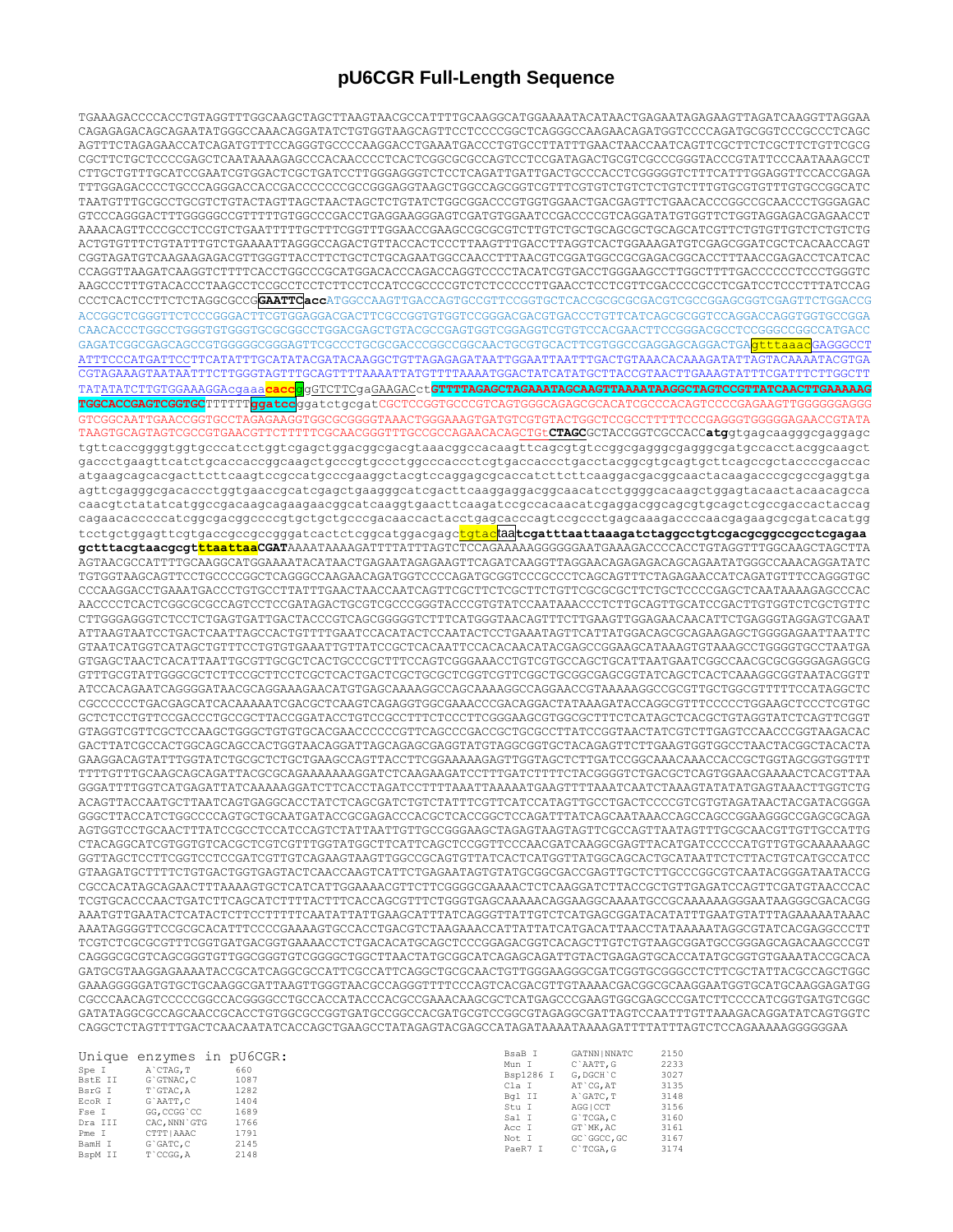| Xho I<br>HinD III             | $C$ TCGA, G<br>A`AGCT, T |              | 3174<br>3180    |                |                                             | Bgl II<br>Bpm I     | (1)<br>(5) | 3148<br>2862       | 3102         | 3217         | 5237         |
|-------------------------------|--------------------------|--------------|-----------------|----------------|---------------------------------------------|---------------------|------------|--------------------|--------------|--------------|--------------|
| SnaB I<br>Mlu I               | TAC   GTA<br>A CGCG, T   |              | 3188<br>3192    |                |                                             | Bsa I               | (6)        | 6855<br>476        | 530          | 1149         | 3705         |
| Sca I                         | AGT   ACT                |              | 5647            |                |                                             |                     |            | 3726               | 5228         |              |              |
| Sph I                         | $G$ , CAT $G$ $C$        |              | 6562            |                |                                             | BsaA I              | (2)        | 1905               | 3188         |              |              |
| Number of enzymes = $25$      |                          |              |                 |                |                                             | BsaB I              | (1)        | 2150               |              |              |              |
|                               |                          |              |                 |                | The following enzymes do not cut in pU6CGR: | BsaH I              | (10)       | 742<br>5704        | 1398<br>6086 | 1456<br>6390 | 1675<br>6573 |
|                               |                          |              |                 |                |                                             |                     |            | 6687               | 6708         |              |              |
| Apa I                         | Avr II                   |              | Bcl I           | Blp I          | BsiC I                                      | BsaJ I              | (41)       | 161                | 240          | 250          | 397          |
| BsiW I                        | Bsm I                    |              | Bsp120 I        | BspM I         | Bst1107 I                                   |                     |            | 461<br>694         | 497<br>733   | 546<br>734   | 547<br>746   |
| BstB I                        | BstX I                   |              | Eco72 I         | Esp I          | Hpa I                                       |                     |            | 747                | 1167         | 1236         | 1245         |
| Nru I<br>Sac II               | Nsi I<br>Sfi I           |              | PflM I<br>Spl I | Pml I<br>Srf I | Rsr II<br>Swa I                             |                     |            | 1265               | 1266         | 1411         | 1501         |
|                               |                          |              |                 |                |                                             |                     |            | 1597               | 1603         | 1713         | 1771         |
| pU6CGR: sites sorted by name: |                          |              |                 |                |                                             |                     |            | 2310<br>2749       | 2416<br>2773 | 2446<br>2828 | 2586<br>3412 |
|                               |                          |              |                 |                |                                             |                     |            | 3491               | 3501         | 3648         | 3711         |
| Aat II                        | (3)                      | 745          | 1459            | 6089           |                                             |                     |            | 4013               | 4434         | 6508         | 6586         |
| Acc I                         | (1)                      | 3161         |                 |                |                                             |                     |            | 6592               |              |              |              |
| Acc65 I                       | (2)                      | 401          | 3652            |                |                                             | BsaW I              | (8)        | 1436<br>2405       | 2148<br>4480 | 2165<br>4627 | 2240<br>5458 |
| Aci I                         | (70)                     | 197<br>688   | 203<br>727      | 566<br>860     | 588<br>901                                  | BseR I              | (6)        | 464                | 1293         | 1332         | 1788         |
|                               |                          | 1042         | 1133            | 1199           | 1298                                        |                     |            | 2448               | 3714         |              |              |
|                               |                          | 1317         | 1355            | 1447           | 1467                                        | Bsq I               | (4)        | 2358               | 2546         | 2643         | 2967         |
|                               |                          | 1566         | 1618            | 1721           | 2262                                        | BsiE I              | (13)       | 592<br>1747        | 727<br>2161  | 1471<br>2410 | 1487<br>3170 |
|                               |                          | 2299<br>2744 | 2379<br>2783    | 2636<br>2921   | 2677<br>3034                                |                     |            | 4190               | 4614         | 5537         | 5686         |
|                               |                          | 3094         | 3097            | 3166           | 3170                                        |                     |            | 6433               |              |              |              |
|                               |                          | 3448         | 3454            | 3750           | 3964                                        | BsiHKA I            | (9)        | 338                | 1444         | 1762         | 3027         |
|                               |                          | 4067         | 4123            | 4133           | 4157                                        |                     |            | 3589               | 4592         | 5753         | 5838         |
|                               |                          | 4200<br>4347 | 4207<br>4474    | 4228<br>4493   | 4319<br>4614                                | BsmA I              | (20)       | 6335<br>107        | 475          | 531          | 609          |
|                               |                          | 4724         | 4859            | 4868           | 5230                                        |                     |            | 734                | 832          | 949          | 1073         |
|                               |                          | 5321         | 5512            | 5558           | 5679                                        |                     |            | 1132               | 1150         | 1328         | 3234         |
|                               |                          | 5723         | 5800            | 5909           | 6008                                        |                     |            | 3357               | 3704         | 3725         | 5229         |
|                               |                          | 6055         | 6229            | 6268           | 6278                                        | BsmB I              | (7)        | 6003<br>733        | 6156<br>831  | 6200<br>1072 | 6872<br>1131 |
|                               |                          | 6304<br>6438 | 6342<br>6697    | 6355           | 6381                                        |                     |            | 1329               | 6157         | 6199         |              |
| Afe I                         | (3)                      | 923          | 2401            | 6628           |                                             | BsmF I              | (13)       | 172                | 185          | 564          | 729          |
| Afl II                        | (3)                      | 35           | 1006            | 3284           |                                             |                     |            | 764                | 1205         | 1518         | 1554         |
| Afl III                       | (2)                      | 3192         | 4274            |                |                                             |                     |            | 1686               | 2189         | 3423         | 3436         |
| Age I                         | (2)<br>(10)              | 2240         | 2405<br>1398    | 1456           | 1675                                        | BsoF I              | (39)       | 6568<br>727        | 901          | 917          | 920          |
| Aha II                        |                          | 742<br>5704  | 6086            | 6390           | 6573                                        |                     |            | 925                | 928          | 1133         | 1619         |
|                               |                          | 6687         | 6708            |                |                                             |                     |            | 1710               | 2379         | 2577         | 2636         |
| Ahd I                         | (4)                      | 1020         | 3697            | 3743           | 5167                                        |                     |            | 2658               | 2942         | 2949         | 3000         |
| Alu I                         | (37)                     | 30           | 34              | 336            | 580                                         |                     |            | 3003<br>4099       | 3097         | 3167         | 3170<br>4201 |
|                               |                          | 668<br>2392  | 676<br>2438     | 1631<br>2471   | 2071<br>2543                                |                     |            | 4319               | 4180<br>4474 | 4198<br>4617 | 4682         |
|                               |                          | 2576         | 2792            | 2840           | 2951                                        |                     |            | 4685               | 4891         | 5219         | 5558         |
|                               |                          | 3125         | 3182            | 3279           | 3283                                        |                     |            | 5585               | 5680         | 5909         | 6196         |
|                               |                          | 3587         | 3906            | 3939           | 4034                                        |                     |            | 6305               | 6409         | 6482         |              |
|                               |                          | 4098         | 4216            | 4442           | 4532                                        | Bsp1286 I<br>BspH I | (1)<br>(4) | 3027<br>4994       | 6002         | 6107         | 6631         |
|                               |                          | 4578<br>5519 | 4835<br>6198    | 5356<br>6217   | 5456<br>6462                                | BspM II             | (1)        | 2148               |              |              |              |
|                               |                          | 6818         |                 |                |                                             | Bsr I               | (18)       | 374                | 1030         | 1058         | 1427         |
| Alw I                         | (16)                     | 453          | 1051            | 1357           | 2141                                        |                     |            | 2275               | 2296         | 3030         | 3625         |
|                               |                          | 2152         | 2158            | 2913           | 3110                                        |                     |            | 4075<br>5214       | 4681<br>5332 | 4694<br>5375 | 4808<br>5642 |
|                               |                          | 4836<br>5020 | 4922<br>5484    | 4922<br>5799   | 5019<br>5805                                |                     |            | 5814               | 6520         |              |              |
| AlwN I                        | (2)                      | 3408         | 4690            |                |                                             | BsrB I              | (5)        | 1042               | 1467         | 3966         | 4207         |
| ApaL I                        | (4)                      | 1758         | 4588            | 5834           | 6331                                        |                     |            | 6008               |              |              |              |
| Apo I                         | (2)                      | 872          | 1404            |                |                                             | BsrD I<br>BsrG I    | (2)<br>(1) | 5228<br>1282       | 5402         |              |              |
| Asc I<br>Ase I                | (2)<br>(5)               | 368<br>1866  | 3619<br>3917    | 4045           | 4104                                        | BssH II             | (5)        | 317                | 368          | 1449         | 3568         |
|                               |                          | 5339         |                 |                |                                             |                     |            | 3619               |              |              |              |
| Asp718                        | (2)                      | 401          | 3652            |                |                                             | BssS I              | (4)        | 2598               | 4447         | 5831         | 6138         |
| Ava I                         | $(10)$ 331               |              | 397             | 498            | 1491                                        | BstE II<br>BstN I   | (1)        | 1087<br>$(26)$ 241 | 548          | 735          | 748          |
|                               |                          | 1501<br>3582 | 2207<br>3648    | 2309           | 3174                                        |                     |            | 1169               | 1194         | 1217         | 1237         |
| Ava II                        | $(17)$ 186               |              | 199             | 254            | 551                                         |                     |            | 1267               | 1572         | 1578         | 1599         |
|                               |                          | 690          | 1219            | 1480           | 1535                                        |                     |            | 1604               | 1623         | 2463         | 2588         |
|                               |                          | 1568         | 1574            | 3074           | 3437                                        |                     |            | 2700<br>4014       | 2775<br>4302 | 2829<br>4423 | 3492<br>4436 |
|                               |                          | 3450<br>6782 | 3505            | 5305           | 5527                                        |                     |            | 6509               | 6786         |              |              |
| BamH I                        | (1)                      | 2145         |                 |                |                                             | BstU I              |            | $(30)$ $317$       | 319          | 370          | 903          |
| Ban I                         | $(17)$ 244               |              | 401             | 1142           | 1397                                        |                     |            | 905                | 1135         | 1449         | 1451         |
|                               |                          | 1583         | 2123            | 2168           | 2243                                        |                     |            | 1453               | 1566         | 1618         | 1738         |
|                               |                          | 2453         | 3495            | 3652           | 4018                                        |                     |            | 2262<br>3194       | 2746<br>3568 | 3064<br>3570 | 3166<br>3621 |
|                               |                          | 5115<br>6707 | 6389            | 6572           | 6686                                        |                     |            | 4121               | 4123         | 4321         | 4902         |
| Ban II                        | (6)                      | 338          | 351             | 3589           | 3602                                        |                     |            | 5232               | 5725         | 6057         | 6157         |
|                               |                          | 6639         | 6653            |                |                                             |                     |            | 6159               | 6262         |              |              |
| Bbe I                         | (5)                      | 1401         | 6393            | 6576           | 6690                                        | BstY I              |            | $(10)$ 2145        | 2151         | 2917         | 3148<br>5024 |
|                               |                          | 6711<br>2040 | 2062            |                |                                             |                     |            | 4915<br>5792       | 4926<br>5809 | 5012         |              |
| Bbs I<br>Bbv I                | (2)<br>(11) 931          |              | 939             | 1721           | 2669                                        | Bsu36 I             | (2)        | 781                | 1018         |              |              |
|                               |                          | 2953         | 2960            | 4693           | 4696                                        | Cac8 I              | $(39)$ 28  |                    | 32           | 319          | 370          |
|                               |                          | 4902         | 5596            | 6207           |                                             |                     |            | 582                | 586          | 631          | 650          |
| Bbv II                        | (2)                      | 2041         | 2061            |                |                                             |                     |            | 1199<br>1748       | 1451<br>1758 | 1687<br>2541 | 1707<br>2574 |
| Bcn I                         | $(23)$ 164               | 724          | 399<br>1503     | 400<br>1504    | 571<br>1540                                 |                     |            | 2622               | 2946         | 2953         | 3277         |
|                               |                          | 1672         | 1683            | 1744           | 2045                                        |                     |            | 3281               | 3570         | 3621         | 4067         |
|                               |                          | 2448         | 3102            | 3415           | 3650                                        |                     |            | 4096               | 4205         | 4291         | 4328         |
|                               |                          | 3651         | 4655            | 5351           | 5702                                        |                     |            | 4888               | 5279         | 6292         | 6440         |
|                               |                          | 6203         | 6238            | 6589           |                                             |                     |            | 6460<br>6649       | 6464<br>6691 | 6560<br>6721 | 6601         |
| Bfa I                         | $(16)$ 31                | 1394         | 219<br>2072     | 661<br>2097    | 673<br>2248                                 | Cfr10 I             |            | (11) 629           | 1486         | 1527         | 1685         |
|                               |                          | 2397         | 3152            | 3280           | 3470                                        |                     |            | 1746               | 2240         | 2405         | 2568         |
|                               |                          | 4769         | 5022            | 5357           | 6792                                        |                     |            | 5247               | 6710         | 6719         |              |
| Bgl I                         | (3)                      | 1718         | 5287            | 6405           |                                             | Cla I               |            | $(1)$ 3135         |              |              |              |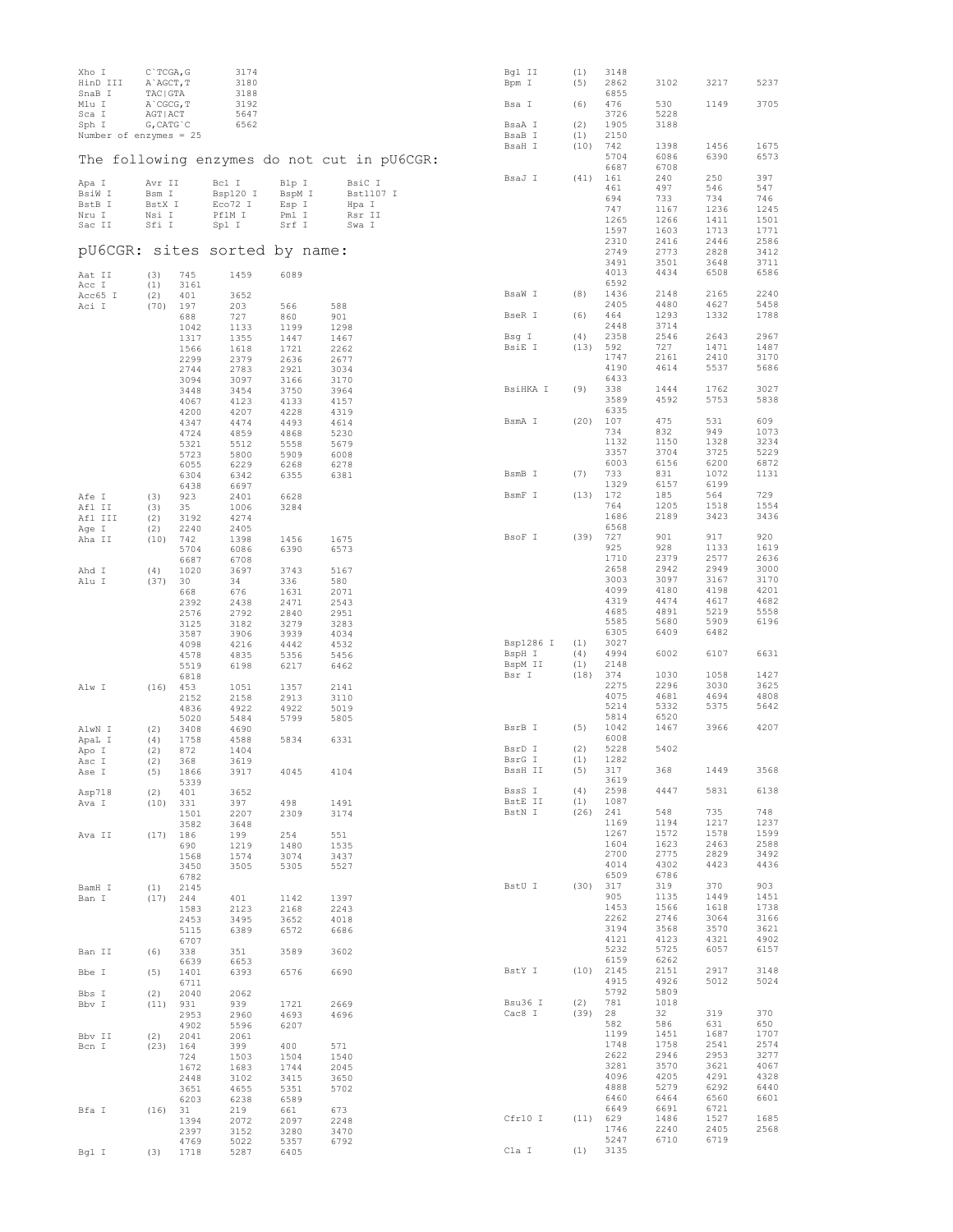| Csp6 I    | (12) | 402<br>1895  | 658<br>2290  | 1283<br>2846 | 1634<br>3128 |                    |             | 3572<br>4058 | 3621<br>4123 | 3623<br>4151 | 3898<br>4184 |
|-----------|------|--------------|--------------|--------------|--------------|--------------------|-------------|--------------|--------------|--------------|--------------|
| Dde I     | (21) | 3653<br>75   | 5646<br>167  | 6322<br>208  | 6833<br>476  |                    |             | 4454<br>4904 | 4521<br>5297 | 4621<br>5390 | 4795<br>5727 |
|           |      | 781          | 1018         | 1290         | 1784         |                    |             | 6059         | 6159         | 6262         | 6392         |
|           |      | 3021         | 3039         | 3324         | 3418         |                    |             | 6413         | 6546         | 6575         | 6629         |
|           |      | 3459         | 3728         | 3799         | 4549         |                    |             | 6689         | 6710         |              |              |
|           |      | 4958         | 5124         | 5664         | 6090         | HinC II<br>Hind II | (2)         | 1423         | 3162         |              |              |
| Dpn I     | (29) | 6325<br>94   | 459          | 1046         | 1178         | HinD III           | (2)<br>(1)  | 1423<br>3180 | 3162         |              |              |
|           |      | 1363         | 1701         | 2147         | 2153         | Hinf I             | (15)        | 442          | 450          | 791          | 802          |
|           |      | 2160         | 2919         | 3067         | 3105         |                    |             | 1813         | 2129         | 3809         | 3831         |
|           |      | 3150         | 3344         | 4842         | 4917         |                    |             | 3852         | 4109         | 4174         | 4249         |
|           |      | 4928<br>5131 | 4936<br>5472 | 5014<br>5490 | 5026<br>5536 | HinI I             | (10)        | 4645<br>742  | 5162<br>1398 | 6800<br>1456 | 1675         |
|           |      | 5794         | 5811         | 5847         | 6432         |                    |             | 5704         | 6086         | 6390         | 6573         |
|           |      | 6656         |              |              |              |                    |             | 6687         | 6708         |              |              |
| DpnII     | (29) | 92           | 457          | 1044         | 1176         | HinP I             | (46)        | 317          | 319          | 368          | 370          |
|           |      | 1361         | 1699         | 2145         | 2151         |                    |             | 646          | 903          | 922          | 1398         |
|           |      | 2158<br>3148 | 2917<br>3342 | 3065<br>4840 | 3103<br>4915 |                    |             | 1449<br>1736 | 1451<br>2188 | 1564<br>2260 | 1616<br>2400 |
|           |      | 4926         | 4934         | 5012         | 5024         |                    |             | 2705         | 2746         | 3062         | 3568         |
|           |      | 5129         | 5470         | 5488         | 5534         |                    |             | 3570         | 3619         | 3621         | 3896         |
|           |      | 5792         | 5809         | 5845         | 6430         |                    |             | 4056         | 4121         | 4149         | 4182         |
|           |      | 6654         | 1947         | 1960         | 5033         |                    |             | 4452<br>4902 | 4519         | 4619<br>5388 | 4793<br>5725 |
| Dra I     | (6)  | 1791<br>5052 | 5744         |              |              |                    |             | 6057         | 5295<br>6157 | 6260         | 6390         |
| Dra III   | (1)  | 1766         |              |              |              |                    |             | 6411         | 6544         | 6573         | 6627         |
| Drd I     | (2)  | 4382         | 6251         |              |              |                    |             | 6687         | 6708         |              |              |
| Dsa I     | (5)  | 694          | 1411         | 1713         | 2416         | Hpa II             | (45)        | 163          | 398          | 569          | 630          |
|           | (15) | 6592<br>582  | 724          | 1109         | 1130         |                    |             | 723<br>1487  | 1401<br>1502 | 1437<br>1528 | 1462<br>1538 |
| Eae I     |      | 1414         | 1687         | 1744         | 1768         |                    |             | 1587         | 1670         | 1681         | 1686         |
|           |      | 2489         | 2878         | 3167         | 4113         |                    |             | 1743         | 1747         | 2043         | 2149         |
|           |      | 5555         | 6589         | 6721         |              |                    |             | 2166         | 2241         | 2406         | 2446         |
| Eag I     | (3)  | 724          | 1744         | 3167         |              |                    |             | 2509         | 2569         | 3100         | 3414         |
| Ear I     | (6)  | 1070<br>5962 | 1311<br>6450 | 3896         | 4158         |                    |             | 3649<br>4654 | 3992<br>4844 | 4481<br>5248 | 4628<br>5282 |
| Eco47 III | (3)  | 923          | 2401         | 6628         |              |                    |             | 5349         | 5459         | 5701         | 6202         |
| Eco57 I   | (6)  | 2570         | 2616         | 2813         | 4821         |                    |             | 6236         | 6588         | 6711         | 6720         |
|           |      | 5835         | 6839         |              |              |                    |             | 6735         |              |              |              |
| ECON I    | (3)  | 784          | 1392         | 2251         |              | Hph I              | (19)        | 1157         | 1183         | 1401         | 1437         |
| Eco0109 I | (6)  | 254<br>6143  | 1219<br>6597 | 1798         | 3505         |                    |             | 2431<br>2917 | 2436<br>5011 | 2764<br>5238 | 2788<br>5652 |
| ECOR I    | (1)  | 1404         |              |              |              |                    |             | 5860         | 5893         | 6177         | 6186         |
| ECOR II   | (26) | 239          | 546          | 733          | 746          |                    |             | 6679         | 6724         | 6805         |              |
|           |      | 1167         | 1192         | 1215         | 1235         | Kas I              | (5)         | 1397         | 6389         | 6572         | 6686         |
|           |      | 1265<br>1602 | 1570<br>1621 | 1576<br>2461 | 1597<br>2586 | Kpn I              | (2)         | 6707<br>405  | 3656         |              |              |
|           |      | 2698         | 2773         | 2827         | 3490         | Mae I              | (16)        | 31           | 219          | 661          | 673          |
|           |      | 4012         | 4300         | 4421         | 4434         |                    |             | 1394         | 2072         | 2097         | 2248         |
|           |      | 6507         | 6784         |              |              |                    |             | 2397         | 3152         | 3280         | 3470         |
| EcoR V    | (3)  | 140          | 3390         | 6775         |              |                    |             | 4769         | 5022         | 5357         | 6792         |
| Ehe I     | (5)  | 1399<br>6709 | 6391         | 6574         | 6688         | Mae II             | (17)        | 742<br>1546  | 1081<br>1904 | 1122<br>1909 | 1456<br>2355 |
| Fnu4H I   | (39) | 727          | 901          | 917          | 920          |                    |             | 2482         | 2695         | 2866         | 3187         |
|           |      | 925          | 928          | 1133         | 1619         |                    |             | 4977         | 5393         | 5766         | 6086         |
|           |      | 1710         | 2379         | 2577         | 2636         |                    |             | 6528         |              |              |              |
|           |      | 2658<br>3003 | 2942<br>3097 | 2949<br>3167 | 3000<br>3170 | Mae III            | (24)        | 39<br>1231   | 994<br>1547  | 1022<br>1905 | 1087<br>1984 |
|           |      | 4099         | 4180         | 4198         | 4201         |                    |             | 2600         | 3089         | 3188         | 3288         |
|           |      | 4319         | 4474         | 4617         | 4682         |                    |             | 3766         | 4630         | 4693         | 4809         |
|           |      | 4685         | 4891         | 5219         | 5558         |                    |             | 5092         | 5423         | 5481         | 5634         |
|           |      | 5585         | 5680         | 5909         | 6196         |                    |             | 5822         | 6210         | 6501         | 6521         |
| Fok I     | (11) | 6305<br>423  | 6409<br>1140 | 6482<br>1300 | 2445         | Mbo I              | (29)        | 92<br>1361   | 457<br>1699  | 1044<br>2145 | 1176<br>2151 |
|           |      | 2811         | 3673         | 5133         | 5314         |                    |             | 2158         | 2917         | 3065         | 3103         |
|           |      | 5601         | 6244         | 6488         |              |                    |             | 3148         | 3342         | 4840         | 4915         |
| Fse I     | (1)  | 1689         |              |              |              |                    |             | 4926         | 4934         | 5012         | 5024         |
| Fsp I     | (2)  | 5389         | 6412         |              |              |                    |             | 5129         | 5470         | 5488         | 5534         |
| Gdi II    | (15) | 723<br>1743  | 725<br>1745  | 1129<br>1767 | 1688<br>2490 |                    |             | 5792<br>6654 | 5809         | 5845         | 6430         |
|           |      | 2877         | 3166         | 3168         | 4114         | Mbo II             | (17)        | 1086         | 1299         | 2041         | 2066         |
|           |      | 5554         | 6590         | 6722         |              |                    |             | 2661         | 2706         | 2709         | 2902         |
| Gsu I     | (5)  | 2861         | 3101         | 3218         | 5238         |                    |             | 3912         | 4146         | 4935         | 5008         |
| Hae I     | (8)  | 6856<br>584  | 1111         | 1416         | 1602         |                    |             | 5763<br>6650 | 5841         | 5950         | 6438         |
|           |      |              |              | 4300         | 4752         | Mlu I              | (1)         | 3192         |              |              |              |
| Hae II    |      |              |              |              |              |                    |             |              |              |              |              |
|           | (10) | 3156<br>925  | 4289<br>1401 | 2403         | 4152         | Mme I              | (7)         | 829          | 1106         | 1628         | 3713         |
|           |      | 4522         | 6393         | 6576         | 6630         |                    |             | 3765         | 4488         | 4672         |              |
|           |      | 6690         | 6711         |              |              | Mnl I              | (59)        | 167          | 216          | 368          | 387          |
| Hae III   | (39) | 129          | 173          | 584          | 726          |                    |             | 432          | 460          | 484          | 506          |
|           |      | 762          | 774          | 987          | 1111         |                    |             | 510          | 566          | 776          | 872          |
|           |      | 1132<br>1621 | 1197<br>1685 | 1416<br>1689 | 1602<br>1746 |                    |             | 1168<br>1313 | 1271<br>1319 | 1304<br>1349 | 1310<br>1352 |
|           |      | 1770         | 1800         | 2491         | 2591         |                    |             | 1367         | 1374         | 1390         | 1508         |
|           |      | 2880         | 2992         | 3156         | 3169         |                    |             | 1643         | 1687         | 1766         | 1789         |
|           |      | 3379         | 3424         | 4115         | 4289         |                    |             | 2216         | 2305         | 2426         | 2507         |
|           |      | 4300         | 4318         | 4752<br>6144 | 5210<br>6442 |                    |             | 2513<br>2807 | 2606         | 2744<br>3182 | 2756         |
|           |      | 5290<br>6591 | 5557<br>6599 | 6723         |              |                    |             | 3619         | 2927<br>3638 | 3683         | 3467<br>3710 |
| Hga I     | (11) | 381          | 642          | 895          | 1682         |                    |             | 3734         | 3794         | 4123         | 4172         |
|           |      | 3171         | 3632         | 4384         | 4962         |                    |             | 4382         | 4455         | 4706         | 5106         |
|           |      | 5694         | 6252         | 6721         |              |                    |             | 5187         | 5333         | 5539         | 6134         |
| HgiA I    | (9)  | 338          | 1444         | 1762         | 3027<br>5838 |                    |             | 6192         | 6452         | 6736         |              |
|           |      | 3589<br>6335 | 4592         | 5753         |              | Msc I<br>Mse I     | (3)<br>(31) | 584<br>36    | 1111<br>1007 | 1416<br>1119 | 1149         |
| HqiE II   | (3)  | 1484         | 4853         | 6333         |              |                    |             | 1173         | 1790         | 1866         | 1946         |
| Hha I     | (46) | 319          | 321          | 370          | 372          |                    |             | 1959         | 2086         | 3140         | 3144         |
|           |      | 648          | 905          | 924          | 1400         |                    |             | 3198         | 3202         | 3285         | 3819         |
|           |      | 1451<br>1738 | 1453<br>2190 | 1566<br>2262 | 1618<br>2402 |                    |             | 3917<br>5032 | 4045<br>5037 | 4104<br>5051 | 4980<br>5104 |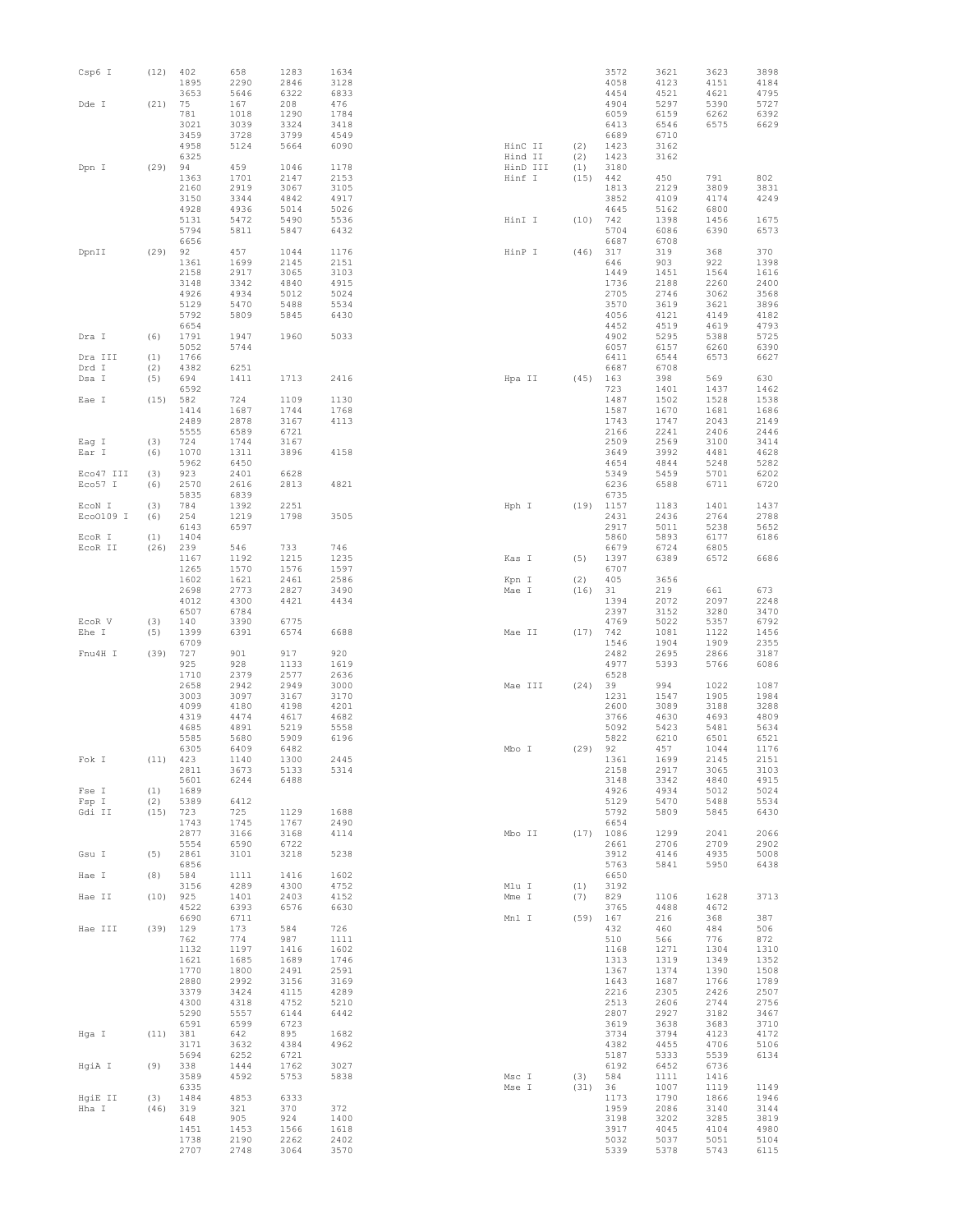| Msl I<br>Msp I                                  | (3)<br>(45)                      | 6296<br>2904<br>163<br>723<br>1487<br>1587<br>1743<br>2166<br>2509 | 6493<br>5419<br>398<br>1401<br>1502<br>1670<br>1747<br>2241<br>2569 | 6763<br>5578<br>569<br>1437<br>1528<br>1681<br>2043<br>2406<br>3100 | 630<br>1462<br>1538<br>1686<br>2149<br>2446<br>3414        | Sec I                                                                                                           | (41) 161                                                                                                                    | 1604<br>1743<br>2588<br>3101<br>3650<br>4436<br>6202<br>6786 | 1623<br>2044<br>2700<br>3414<br>4014<br>4654<br>6237<br>240                | 1671<br>2447<br>2775<br>3492<br>4302<br>5350<br>6509<br>250                               | 1682<br>2463<br>2829<br>3649<br>4423<br>5701<br>6588<br>397                                                               |                                                                                                                         |
|-------------------------------------------------|----------------------------------|--------------------------------------------------------------------|---------------------------------------------------------------------|---------------------------------------------------------------------|------------------------------------------------------------|-----------------------------------------------------------------------------------------------------------------|-----------------------------------------------------------------------------------------------------------------------------|--------------------------------------------------------------|----------------------------------------------------------------------------|-------------------------------------------------------------------------------------------|---------------------------------------------------------------------------------------------------------------------------|-------------------------------------------------------------------------------------------------------------------------|
|                                                 |                                  | 3649<br>4654<br>5349<br>6236<br>6735                               | 3992<br>$4\,8\,4\,4$<br>5459<br>6588                                | 4481<br>5248<br>5701<br>6711                                        | 4628<br>5282<br>6202<br>6720                               |                                                                                                                 |                                                                                                                             | 461<br>694<br>747<br>1265<br>1597                            | 497<br>733<br>1167<br>1266<br>1603                                         | 546<br>734<br>1236<br>1411<br>1713                                                        | 547<br>746<br>1245<br>1501<br>1771                                                                                        |                                                                                                                         |
| MspA1 I<br>Mun I                                | (10)<br>(1)                      | 588<br>4616<br>6462<br>2233                                        | 2392<br>4861<br>6818                                                | 3750<br>5802                                                        | 4098<br>6268                                               |                                                                                                                 |                                                                                                                             | 2310<br>2749<br>3491<br>4013                                 | 2416<br>2773<br>3501<br>4434                                               | 2446<br>2828<br>3648<br>6508                                                              | 2586<br>3412<br>3711<br>6586                                                                                              |                                                                                                                         |
| Nae I<br>Nar I                                  | (4)<br>(5)                       | 631<br>1398<br>6708                                                | 1687<br>6390                                                        | 1748<br>6573                                                        | 6721<br>6687                                               | SfaN I                                                                                                          | (20)                                                                                                                        | 6592<br>185<br>2517                                          | 444<br>2793                                                                | 641<br>2808                                                                               | 938<br>2907                                                                                                               |                                                                                                                         |
| Nci I                                           | (23)                             | 163<br>723<br>1671<br>2447<br>3650<br>6202                         | 398<br>1502<br>1682<br>3101<br>4654<br>6237                         | 399<br>1503<br>1743<br>3414<br>5350<br>6588                         | 570<br>1539<br>2044<br>3649<br>5701                        | Sfc I                                                                                                           | (9)                                                                                                                         | 3436<br>5615<br>6353<br>15<br>3264<br>6826                   | 3694<br>5862<br>6391<br>917<br>4539                                        | 4370<br>6223<br>6707<br>925<br>4730                                                       | 5422<br>6315<br>6719<br>1101<br>5408                                                                                      |                                                                                                                         |
| Nco I<br>Nde I<br>NgoM I<br>Nhe I<br>Nla III    | (2)<br>(2)<br>(4)<br>(2)<br>(25) | 1411<br>1974<br>629<br>30<br>62                                    | 2416<br>6338<br>1685<br>3279<br>1205                                | 1746<br>1415                                                        | 6719<br>1694                                               | Sma I<br>SnaB I<br>Spe I<br>Sph I<br>Ssp I                                                                      | (3)<br>(1)<br>(1)<br>(1)<br>(2)                                                                                             | 399<br>3188<br>660<br>6562<br>3817                           | 1503<br>5971                                                               | 3650                                                                                      |                                                                                                                           |                                                                                                                         |
|                                                 |                                  | 1813<br>2879<br>3765<br>5489<br>6006                               | 2420<br>3074<br>3932<br>5499<br>6111                                | 2654<br>3119<br>4278<br>5577<br>6195                                | 2684<br>3311<br>4998<br>5613<br>6562                       | Stu I<br>Sty I<br>Taq I                                                                                         | (1)<br>(7)<br>(18)                                                                                                          | 3156<br>250<br>2416<br>794<br>1471                           | 461<br>3501<br>1038<br>2001                                                | 1245<br>3711<br>1349<br>2051                                                              | 1411<br>1360<br>2467                                                                                                      |                                                                                                                         |
| Nla IV                                          | (37)                             | 6635<br>188<br>521<br>893<br>1585<br>2245                          | 201<br>552<br>1144<br>2125<br>2297                                  | 246<br>692<br>1221<br>2147<br>2455                                  | 403<br>761<br>1399<br>2170<br>2993                         | Tfi I<br>Tsp45 I                                                                                                | (6)<br>(10)                                                                                                                 | 2761<br>3135<br>4374<br>442<br>4109<br>1022                  | 2788<br>3161<br>5818<br>802<br>4249<br>1231                                | 2803<br>3175<br>1813<br>1547                                                              | 2932<br>3812<br>3852<br>1905                                                                                              |                                                                                                                         |
| Not I                                           | (1)                              | 3439<br>4020<br>5211<br>6391<br>6709<br>3167                       | 3452<br>4306<br>5252<br>6574                                        | 3497<br>4345<br>5463<br>6598                                        | 3654<br>5117<br>6053<br>6688                               | Tth111 I<br>Tth111 II                                                                                           | (4)<br>(9)                                                                                                                  | 2600<br>6210<br>390<br>146<br>2900<br>4902                   | 3089<br>6521<br>811<br>422<br>3396                                         | 5423<br>1217<br>613<br>4863                                                               | 5634<br>3641<br>632<br>4872                                                                                               |                                                                                                                         |
| Nsp7524 I<br>NspB II<br>NspH I                  | (3)<br>(10)<br>(3)               | 4274<br>588<br>4616<br>6462<br>4278                                | 6191<br>2392<br>4861<br>6818<br>6195                                | 6558<br>3750<br>5802<br>6562                                        | 4098<br>6268                                               | Vsp I<br>Xba I<br>Xho I<br>Xho II                                                                               | (5)<br>(2)<br>(1)<br>(10)                                                                                                   | 1866<br>5339<br>218<br>3174<br>2145                          | 3917<br>3469<br>2151                                                       | 4045<br>2917                                                                              | 4104<br>3148                                                                                                              |                                                                                                                         |
| Pac I<br>PaeR7 I<br>Pal I                       | (2)<br>(1)<br>(39)               | 3144<br>3174<br>129<br>762<br>1132                                 | 3202<br>173<br>774<br>1197                                          | 584<br>987<br>1416                                                  | 726<br>1111<br>1602                                        | Xma I<br>Xma III<br>Xmn I                                                                                       | (3)<br>(3)<br>(3)                                                                                                           | 4915<br>5792<br>397<br>724<br>3880                           | 4926<br>5809<br>1501<br>1744<br>3918                                       | 5012<br>3648<br>3167<br>5766                                                              | 5024                                                                                                                      |                                                                                                                         |
|                                                 |                                  | 1621<br>1770<br>2880<br>3379<br>4300                               | 1685<br>1800<br>2992<br>3424<br>4318                                | 1689<br>2491<br>3156<br>4115<br>4752                                | 1746<br>2591<br>3169<br>4289<br>5210                       | Site usage in pU6CGR:<br>Aat II<br>Acc65 I                                                                      | G, ACGT `C<br>$G$ GTAC, $C$                                                                                                 |                                                              | 3<br>2                                                                     | Acc I<br>Aci I                                                                            | GT `MK, AC<br>$C$ $^{\circ}$ CG, C                                                                                        | $\mathbf{1}$<br>70                                                                                                      |
| Ple I<br>Pme I<br>PpuM I                        | (4)<br>(1)<br>(3)                | 5290<br>6591<br>799<br>1791<br>254                                 | 5557<br>6599<br>2137<br>1219                                        | 6144<br>6723<br>3817<br>3505                                        | 6442<br>4653                                               | Afe I<br>Afl III<br>Aha II<br>Alu I<br>AlwN I                                                                   | AGC   GCT<br>A`CRYG, T<br>GR`CG, YC<br>$AG$ $ CT$<br>CAG, NNN `CTG                                                          |                                                              | 3<br>$\overline{c}$<br>10<br>37<br>$\overline{c}$                          | Afl II<br>Age I<br>Ahd I<br>Alw I<br>Apa I                                                | C`TTAA, G<br>A`CCGG, T<br>GACNN, N`NNGTC<br>GGATC 8/9<br>G, GGCC C                                                        | 3<br>$\overline{c}$<br>$\overline{4}$<br>16<br>$\sim$                                                                   |
| Psp1406 I<br>PspA I<br>Pst I<br>Pvu I<br>Pvu II | (3)<br>(3)<br>(3)<br>(3)<br>(4)  | 2355<br>397<br>921<br>2161<br>2392                                 | 5393<br>1501<br>929<br>5537<br>4098                                 | 5766<br>3648<br>1105<br>6433<br>6462                                | 6818                                                       | ApaL I<br>Asc I<br>Asp718<br>Ava II<br>BamH I                                                                   | G`TGCA, C<br>GG`CGCG, CC<br>$G$ $GTAC$ , $C$<br>$G$ $GWC$ , $C$<br>$G$ $GATC$ , $C$                                         |                                                              | $\overline{4}$<br>2<br>2<br>17<br>$\mathbf{1}$                             | Apo I<br>Ase I<br>Ava I<br>Avr II<br>Ban I                                                | R`AATT, Y<br>AT`TA, AT<br>$C$ `YCGR, G<br>$C$ ctag, $G$<br>$G$ $GYRC$ , $C$                                               | $\sqrt{2}$<br>5<br>10<br>$\sim$<br>17                                                                                   |
| Rsa I<br>Sac I<br>Sal I                         | (12)<br>(2)<br>(1)               | 403<br>1896<br>3654<br>338<br>3160                                 | 659<br>2291<br>5647<br>3589                                         | 1284<br>2847<br>6323                                                | 1635<br>3129<br>6834                                       | Ban II<br>Bbs I<br>Bbv II<br>Bcn I<br>Bgl I                                                                     | G, RGCY `C<br>GAAGAC 8/12<br>GAAGAC 7/11<br>$CC, S$ GG                                                                      | GCCN, NNN `NGGC                                              | 6<br>$\overline{c}$<br>2<br>23<br>3                                        | Bbe I<br>Bbv I<br>Bcl I<br>Bfa I<br>Bgl II                                                | G, GCGC `C<br>GCAGC 13/17<br>T`GATC, A<br>$C$ `TA, G<br>A GATC, T                                                         | 5<br>11<br>$\blacksquare$<br>16<br>$\mathbf{1}$                                                                         |
| Sap I<br>Sau3A I                                | (2)<br>(29)                      | 3896<br>92<br>1361<br>2158<br>3148<br>4926<br>5129<br>5792<br>6654 | 4158<br>457<br>1699<br>2917<br>3342<br>4934<br>5470<br>5809         | 1044<br>2145<br>3065<br>4840<br>5012<br>5488<br>5845                | 1176<br>2151<br>3103<br>4915<br>5024<br>5534<br>6430       | Blp I<br>Bsa I<br>BsaB I<br>BsaJ I<br>BseR I<br>BsiC I<br>BsiHKA I<br>Bsm I                                     | $GC'$ TNA, $GC$<br>GGTCTC 7/11<br>GATNN   NNATC<br>$C$ $CMNG$ , $G$<br>GAGGAG 16/14<br>TT CG, AA<br>G, WGCW`C<br>GAATG, C 7 |                                                              | $\sim$<br>6<br>1<br>41<br>6<br>$\sim$<br>9<br>$7\phantom{.0}$              | Bpm I<br>BsaA I<br>BsaH I<br>BsaW I<br>Bsg I<br>BsiE I<br>BsiW I<br>BsmA I                | CTGGAG 22/20<br>YAC GTR<br>GR CG, YC<br>$W$ `CCGG, $W$<br>GTGCAG 22/20<br>$CG, RY$ $CG$<br>$C$ GTAC, G<br>GTCTC 79        | 5<br>$\overline{c}$<br>10<br>8<br>4<br>13<br>$\sim$<br>20                                                               |
| Sau96 I                                         | (34)                             | 127<br>254<br>773<br>1480<br>1683<br>3074<br>3450<br>5305<br>6597  | 171<br>551<br>985<br>1535<br>1798<br>3377<br>3505<br>5527<br>6782   | 186<br>690<br>1196<br>1568<br>2590<br>3422<br>5209<br>6143          | 199<br>760<br>1219<br>1574<br>2991<br>3437<br>5288<br>6440 | BsmB I<br>BsoF I<br>Bsp1286 I G, DGCH C<br>BspM I<br>Bsr I<br>BsrD I<br>BssH II<br>Bst1107 I GTA TAC<br>BstE II | CGTCTC 7/11<br>GC'N, GC<br>ACCTGC 10/14<br>ACT, GG<br>GCAATG, 8<br>$G$ $CGCG, C$<br>$G$ GTNAC, $C$                          |                                                              | 39<br>$\mathbf{1}$<br>$\rightarrow$<br>18<br>2<br>5<br>$\equiv$<br>1<br>30 | BsmF I<br>Bsp120 I<br>BspH I<br>BspM II<br>BsrB I<br>BsrG I<br>BssS I<br>BstB I<br>BstN I | GGGAC 15/19<br>$G$ $GGCC$ , $C$<br>T`CATG, A<br>T`CCGG, A<br>GAG CGG<br>T`GTAC, A<br>$C$ TCGT, G<br>TT CG, AA<br>CC'W, GG | 13<br>$\sim$<br>$\overline{4}$<br>$\mathbf{1}$<br>5<br>$\mathbf{1}$<br>$\overline{4}$<br>$\blacksquare$<br>26<br>$\sim$ |
| Sca I<br>ScrF I                                 | (1)<br>(49)                      | 5647<br>163<br>548<br>748<br>1237<br>1539                          | 241<br>570<br>1169<br>1267<br>1572                                  | 398<br>723<br>1194<br>1502<br>1578                                  | 399<br>735<br>1217<br>1503<br>1599                         | BstU I<br>BstY I<br>Cac8 I<br>Cla I<br>Dde I<br>DpnII<br>Dra III                                                | CG   CG<br>R`GATC, Y<br>$GCN$   $NGC$<br>AT CG, AT<br>$C$ TNA, $G$<br>`GATC,<br>CAC, NNN`GTG                                |                                                              | 10<br>39<br>$\mathbf{1}$<br>21<br>29<br>$\mathbf{1}$                       | BstX I<br>Bsu36 I<br>Cfr10 I<br>Csp6 I<br>Dpn I<br>Dra I<br>Drd I                         | CCAN, NNNN `NTGG<br>CC `TNA, GG<br>R CCGG, Y<br>$G$ TA, $C$<br>GA   TC<br>TTT   AAA<br>GACNN, NN`NNGTC                    | $\overline{c}$<br>11<br>12<br>29<br>6<br>$\overline{2}$                                                                 |